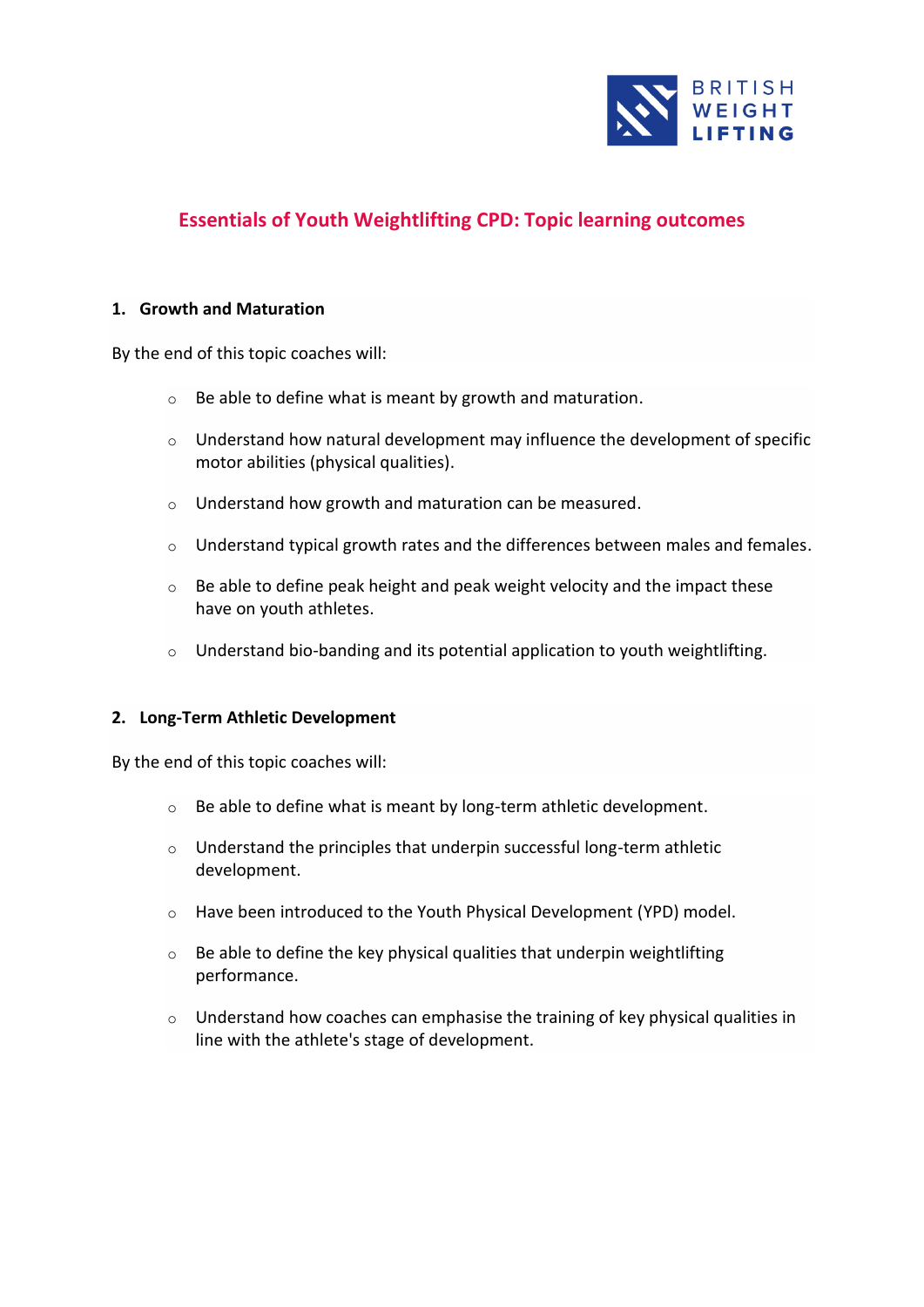

## **3. Monitoring Youth Performance**

By the end of this topic coaches will:

- o Identify the difference between monitoring and testing.
- $\circ$  Understand the difference between subjective and objective monitoring tools.
- $\circ$  Be able to identify the different monitoring tools that can be used in a weightlifting setting.
- o Understand the principles that govern effective monitoring.

### **4. Understanding and Reducing Injury Risk**

By the end of this topic coaches will:

- o Be able to identify common injury sites in weightlifting.
- o Understand the potential risks associated with accelerated periods of growth.
- o Be able to make the distinction between different types of risk factors.
- o Understand the key principles to help prevent injuries in youth athletes.
- o Be able to identify the signs and symptoms of overtraining.
- o Understand how coaches can modify workloads to reduce injury risk.

### **5. Youth Training Exercises**

By the end of this topic coaches will:

- o Understand the principles that underpin exercise selection for long-term development in weightlifting.
- o Understand the importance of developing proficiency in the athletic motor skill competencies (AMSC).
- $\circ$  Understand how the AMSC link to performance of the weightlifting lifts and their derivatives.
- o Have reviewed an evidence-based framework for teaching the competition lifts.